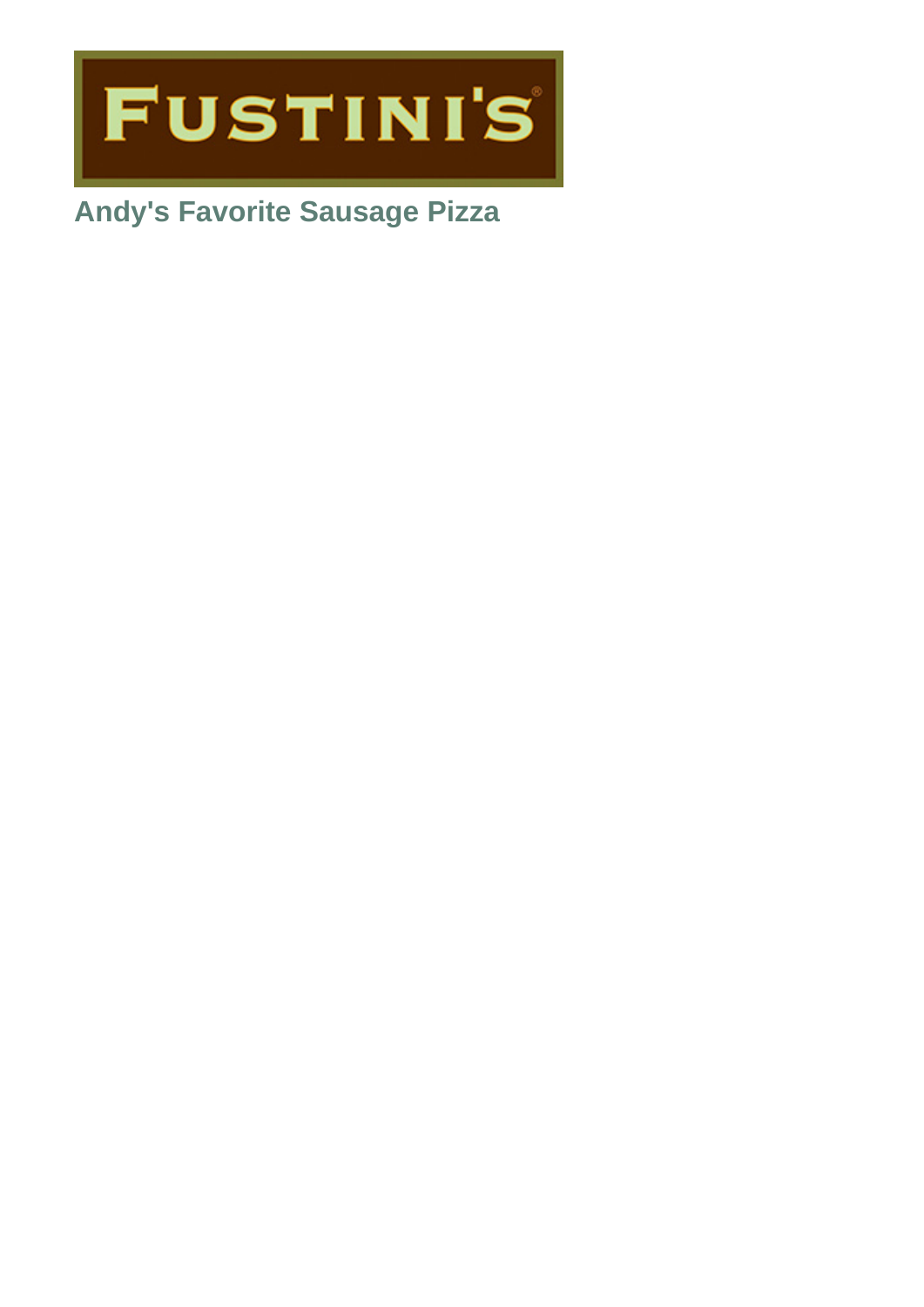## **Ingredients**

- 1 cup water 110 degrees
- 2 1/4 teaspoons active dry yeast
- pinch sugar
- pinch salt
- 3 tablespoons [Fustini's Basil olive oil](https://www.fustinis.com/order/basil_29/)
- 2 cups all-purpose flour
- 2 tablespoons [Fustini's Basil olive oil](https://www.fustinis.com/order/basil_29/)
- 1-2 tablespoons Fresh Sauce

### **Fresh Sauce**

- 3 Roma tomatoes roughly chopped
- 2 cloves garlic roughly chopped
- 2 tablespoons fresh oregano
- 2 tablespoons [Fustini's Robust SELECT olive oil](https://www.fustinis.com/order/category/oils/extra-virgin-olive-oils/robust_10/)
- ¼ teaspoon [Fustini's Herbs of Naples balsamic](https://www.fustinis.com/order/herbs-of-naples-dark_291/)
- Salt and pepper

#### **Mild and Hot Italian Sausage**

- 5 pounds fresh ground pork
- 1 tablespoon fennel seeds
- 1 teaspoon cracked black pepper
- 1 teaspoon sugar
- 1-3 teaspoons crushed cayenne pepper
- 1/2 teaspoon caraway seed
- 1/2 teaspoon ground coriander
- 1 cup ice water
- 1/2 1 teaspoon [Fustini's Cayenne Crush olive oil](https://www.fustinis.com/order/cayenne-crush-chili_226/)